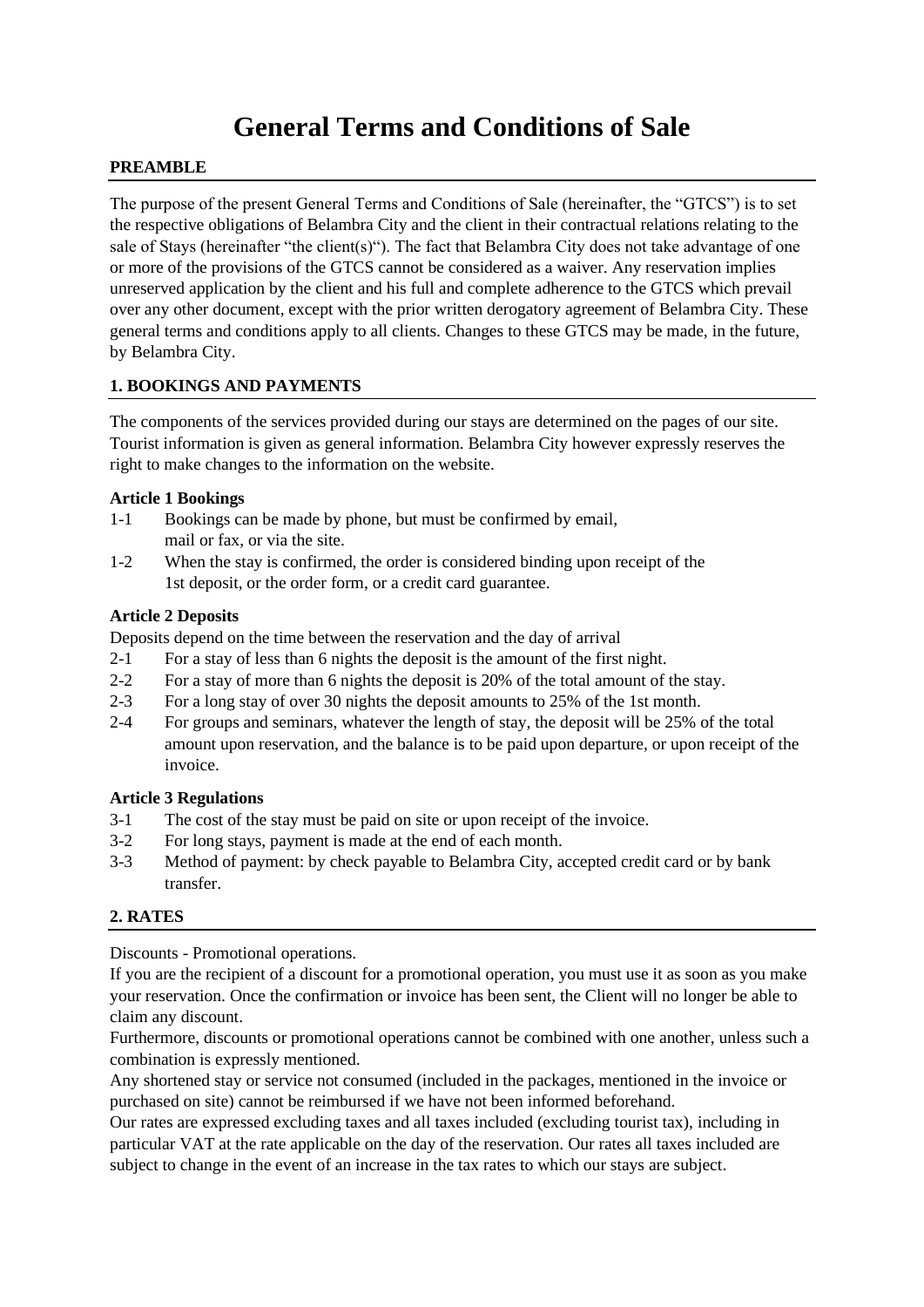# **3. TOURIST TAXES**

The tourist tax, collected on behalf of the municipalities, is not included in our rates. It is to be paid upon arrival.

#### **4. INTERNAL RULES**

Internal rules are posted in each accommodation. We urge you to read and respect these rules. In the event that the Client causes bodily injury or material damage, his civil liability may be sought with a view to compensation. It is strictly forbidden to smoke in the entire building, which is non-smoking.

#### **5. RESPONSIBILITY**

Belambra City is responsible for the proper performance of all obligations arising from the contract. However, Belambra City will be exempt from all or part of its responsibility in cases where the nonperformance or poor performance of the contract is attributable either to the buyer, or to the unforeseeable and insurmountable influence by a third party foreign to the provision of the services provided for in the contract or to a case of force majeure as defined in article 1218 of the French Code civil.

## **6. MODIFICATION OF THE STAY BY THE CLIENT**

A rate reclassification may be carried out, depending on the new length of stay. For stays of which the arrival date is postponed within D-3, 50% of the amount of the first night will be retained.

## **7. CANCELLATION OR POSTPONEMENT BY THE CLIENT**

## **Belambra City will reimburse the sums paid (excluding the amount still retained by Belambra City by way of insurance), after deduction of the sums withheld as cancellation penalties as follows:**

#### **Individual guests**

- 7-1 Total cancellation of a stay of less than 6 nights within D-3: amount of the 1st night withheld.
- 7-2 Total cancellation of a stay of less than 6 nights within D-7: amount of the 1st deposit withheld.
- 7-3 Partial cancellation: subject to rate reclassification

#### **Groups and seminars**

- 7-4 Total cancellation of a stay: amount of the deposit withheld
- 7-5 Partial cancellation: within D+30 rate reclassification if justified, from D-30 to D-15 withholding of 25% of cancelled services, from D-14 to D-8 withholding of 80% of cancelled services, on D-7 withholding of 100% of cancelled services,
- 7-6 Postponement of the stay : amount of the deposit withheld.

In the event of a cancellation by the client for an event constituting force majeure, as defined in article 1218 of the French Code civil, only a refund of the sums paid will occur, without application of the aforementioned cancellation penalties.

## **8. MODIFICATION OR CANCELLATION BY BELAMBRA CITY**

## **8.1 Cancellation by Belambra City**

In the event of cancellation by Belambra City, without a proposal for an equivalent substitute solution, you will obtain immediate reimbursement of all the sums paid and will receive as compensation an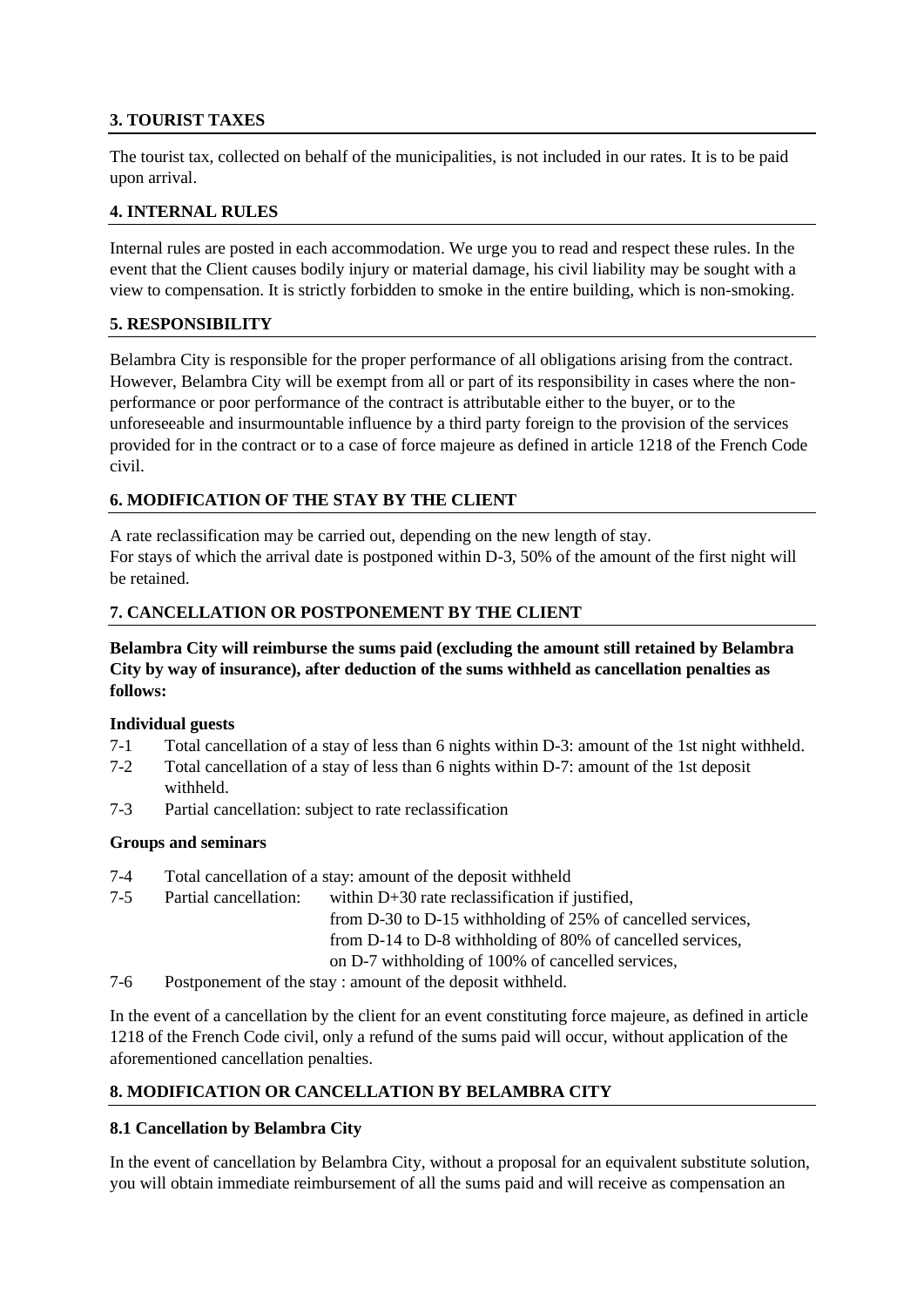amount equal to the penalty that you would have incurred if the cancellation had been made by you on that date. In the event of a cancellation by Belambra City for an event constituting force majeure, as defined in article 1218 of the French Code civil, only a refund of the sums paid will occur, without application of any other form of compensation

## **8.2 Modification by Belambra City**

When, before departure, compliance with one of the essential elements of the trip or stay is made impossible as a result of an unforeseeable and insurmountable event, of a third party foreign to the provision of the services provided for in the contract or of a case of force majeure, we will inform you immediately. You will then have the option of either cancelling the trip and / or the stay or accepting the modification that we propose to you. You will then have to inform us of your choice within 72 hours (the cancellation will entail the immediate reimbursement of all the sums paid while the acceptance will only give rise to a reimbursement of any sums overpaid, if applicable). It is specified that the application of this hypothesis (8.2) will not give rise to the payment of any compensation equal to the penalty that you would have incurred if the cancellation had been made by you.

# **9. DELIVERY OF THE KEYS**

You can collect your keys from 14 p.m. on the day of your arrival. The keys must be returned before 12 a.m. on the day of your departure.

# **10. FOR YOUR PETS**

Animals are not allowed in our establishment.

## **11. PROTECTION OF PERSONAL DATA**

As part of the reservation of your stay, in particular by completing the online form on our website or directly with our services, the personal data that are recorded are those that you agree to voluntarily provide to Belambra City which is therefore the recipient. Belambra City will only use the personal data collected for the following purposes:

- To allow the execution of your reservation;

- To provide you with access to the website;

- To inform you of all our commercial offers and special promotions or other operations such as participating in contests or subscribing to a newsletter;

- To carry out anonymous studies and research in order to improve the website or the quality of service on the telephone platform.

Belambra City shall only use personal data for the aforementioned purposes and these will be reserved for strictly internal use by Belambra City. As a result, Belambra City undertakes, without your express prior consent, not to disclose, sell, rent, or trade information that you will have provided to third parties or to any external organization whatsoever for the purpose of its use. The personal data collected by Belambra City with your consent will not be retained longer than necessary for the accomplishment of the aforementioned processing purposes. This retention period may not in any case exceed 6 years.

In accordance with the Act n°78-17 of 6 January 1978 on data processing, data files and individual liberties as well as European Regulation 2016/679 on Data Protection, we inform you that you have a right to access, rectification, erasure, limitation, portability, objection and complaint concerning the processing of your personal data. You can exercise these rights by contacting the Belambra "Data Protection Officer" directly at:

- the following email address: [delegueprotectiondesdonnees@belambra.fr](mailto:delegueprotectiondesdonnees@belambra.fr)

- or by mail to the following address: Belambra City - 63, Avenue du Général Leclerc in Bourg-la-Reine (92340), for the attention of the Data Protection Officer.